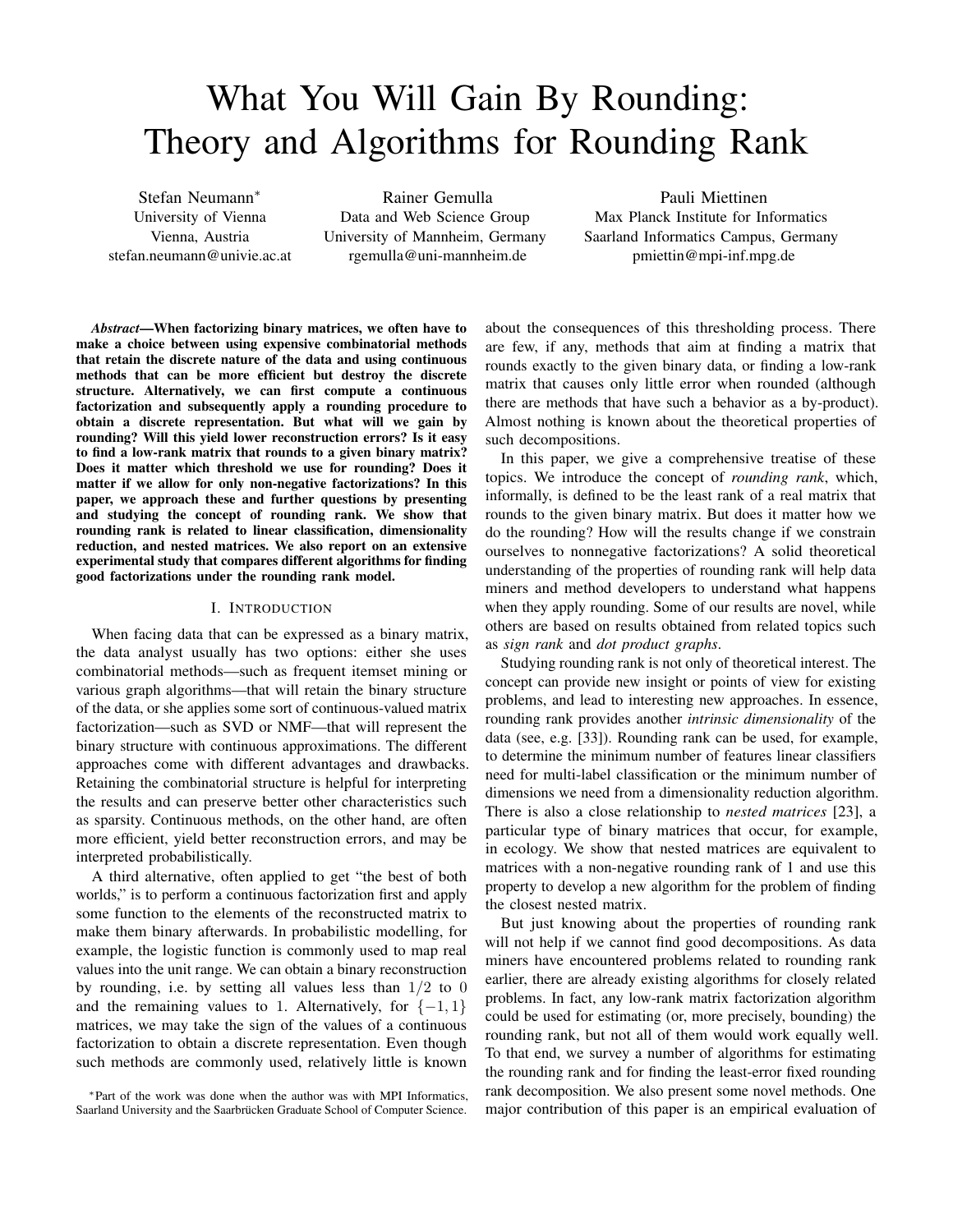these algorithms. Our experiments aim to help the practitioners in choosing the correct algorithm for the correct task: for example, if one wants to estimate the rounding rank of a binary matrix, simply rounding the truncated singular value decomposition may not be a good idea.

#### II. DEFINITIONS, BACKGROUND, AND THEORY

In this section we formally define the rounding rank of a binary matrix, discuss its properties, and compare it to other well-known matrix-ranks. Throughout this paper, we use  $B$  to denote a binary  $m \times n$  matrix.

#### *A. Definitions*

The *rounding function* w.r.t. *rounding threshold*  $\tau \in \mathbb{R}$  is

$$
round_{\tau}(x) = \begin{cases} 1, & \text{if } x \ge \tau, \\ 0, & \text{if } x < \tau. \end{cases}
$$

We apply round<sub> $\tau$ </sub> to matrices by rounding element-wise, i.e. if  $A \in \mathbb{R}^{m \times n}$  is a real-valued matrix, then round $_{\tau}(A)$  denotes an  $m \times n$  binary matrix with  $[\text{round}_{\tau}(\boldsymbol{A})]_{ij} = \text{round}_{\tau}(\boldsymbol{A}_{ij}).$ 

**Rounding rank.** Given a rounding threshold  $\tau \in \mathbb{R}$ , the *rounding rank of*  $\bf{B}$  *w.r.t.*  $\tau$  is given by

$$
rank_{\tau}(\boldsymbol{B}) = \min\{rank(\boldsymbol{A}) : \boldsymbol{A} \in \mathbb{R}^{m \times n}, \text{round}_{\tau}(\boldsymbol{A}) = \boldsymbol{B}\}.
$$
\n(1)

The rounding rank of  $\bf{B}$  is thus the smallest rank of any realvalued matrix that rounds to  $B$ . We often omit  $\tau$  for brevity and write round(A) and rrank(B) for  $\tau = 1/2$ .

When B has rounding rank k, there exists matrices  $L \in$  $\mathbb{R}^{m \times k}$  and  $\mathbf{R} \in \mathbb{R}^{n \times k}$  with  $\mathbf{B} = \text{round}_{\tau}(\mathbf{L}\mathbf{R}^T)$ . We refer to L and R as a *rounding rank decomposition* of B.

**Sign rank.** The *sign matrix* of  $B, B^{\pm} \in \{-1, +1\}^{m \times n}$ , is obtained from B by replacing every 0 by  $-1$ . Given a sign matrix, its *sign rank* is given by

$$
srank(\boldsymbol{B}^{\pm}) = \min\{\text{rank}(\boldsymbol{A}) : \boldsymbol{A} \in \mathbb{R}_{\neq 0}^{m \times n}, \text{sign}(\boldsymbol{A}) = \boldsymbol{B}\},\tag{2}
$$

where  $\mathbb{R}_{\neq 0} = \mathbb{R} \setminus \{0\}$ . The sign rank is thus the smallest rank of any real-valued matrix A without 0-entries and with  $B_{ij}^{\pm} =$  $sign(\boldsymbol{A}_{ij})$  for all i, j. The sign rank is closely related to the rounding rank as  $\mathrm{rrank}_0(\boldsymbol{B}) \leq \mathrm{srank}(\boldsymbol{B}^\pm) \leq \mathrm{rrank}_0(\boldsymbol{B}) + 1.$ The first inequality holds because for any  $A \in \mathbb{R}_{\neq 0}^{m \times n}$  and with  $\text{sign}(A) = B^{\pm}$ ,  $\text{round}_0(A)^{\pm} = \text{sign}(A)$ . The second inequality holds because if  $\text{round}(A) = B$  and A contains 0-entries, we can add a constant  $0 < \varepsilon < \min_{a_{ij} < 0} |a_{ij}|$  to each entry of A to obtain  $sign(A + \varepsilon) = B^{\pm}$  and  $rank(A + \varepsilon) \le$ rank $(A) + 1$ . Even when  $\tau \neq 0$ , the differences remain small as suggested by Prop. 5.

Non-negative rounding rank. We define the *non-negative rounding rank* of **B** w.r.t.  $\tau$ , denoted  $\text{rrank}_{\tau}^{+}(B)$ , as the smallest k such that there exist non-negative matrices  $L \in \mathbb{R}_{\geq 0}^{m \times k}$ and  $\boldsymbol{R} \in \mathbb{R}_{\geq 0}^{n \times k}$  with  $\mathrm{round}_{\tau}(\boldsymbol{L}\boldsymbol{R}^T) = \boldsymbol{B}$ .

Minimum-error rounding rank problem. The rounding rank is concerned with exact reconstructions of  $B$ . We relax this by introducing the *minimum-error rounding rank-*k *problem*: Find a binary matrix  $C \in \{0,1\}^{m \times n}$  with  $\text{rrank}(C) \leq k$ 

which minimizes  $||\boldsymbol{B} - \boldsymbol{C}||_F$ , where  $||\cdot||_F$  denotes the Frobenius norm. Note that  $||\boldsymbol{B} - \boldsymbol{C}||_F^2$  corresponds to the number of entries in which  $B$  and  $C$  disagree. We denote the problem by MINERRORRR- $k$ .

#### *B. Related Work*

A number of concepts closely related to rounding rank (albeit less general) have been studied in various communities.

There is a relationship between rounding rank and dotproduct graphs [15], [24], [31], which arise in social network analysis [34]. Let  $G$  be a graph with  $n$  vertices and adjacency matrix M. Then G is a *dot-product graph of rank* k if there exists a matrix  $L \in \mathbb{R}^{m \times k}$  such that  $M = \text{round}_1(LL^T)$ . The rank of a dot-product graph corresponds to the *symmetric* rounding rank of its adjacency matrix. In this paper, we consider asymmetric factorizations and allow for rectangular matrices.

Sign rank was studied in the communication complexity community in order to characterize a certain communication model. Consider two players, Alice and Bob. Alice and Bob obtain private inputs  $x, y \in \{0, 1\}^n$ , respectively, and their task is to evaluate a function  $f: \{0,1\}^n \times \{0,1\}^n \rightarrow \{0,1\}$  on their inputs. The *communication matrix*  $M_f$  of  $f$  is the  $2^n \times 2^n$ binary matrix with  $[M_f]_{xy} = f(\text{bin}(x), \text{bin}(y))$ , where bin :  $2^n \rightarrow \{0,1\}^n$  denotes the *n*-bit binary encoding of its input number. The *probabilistic communication complexity* of f is the smallest number of bits Alice and Bob have to communicate in order to compute  $f(x, y)$  correctly with probability larger than  $\frac{1}{2}$ . It is known that the probabilistic communication complexity of f and  $\log(\text{srank}(M_f))$  differ by at most one [2], [16], [30]. Sign rank was also studied in learning theory to understand the limits of large margin classification [3], [4], [8], [17]; see Alon et al. [4] for a summary of applications of sign rank. These complexity results focus on achieving lower and upper bounds on sign rank as well as the separation of complexity classes. We review some of these results in subsequent sections and present them in terms of rounding rank, thereby making them accessible to the data mining community.

Ben-David et al. [8, Cor. 14] showed that only a very small fraction of the  $n \times n$  sign matrices can be well-approximated (with "vanishing" error in at most  $n^{-O(1)}$  entries) by matrices of sign-rank at most k unless  $k = \omega(n^{1-O(1)})$  is very large. To the best of our knowledge, there are no known results for fixed relative error (e.g., 5% of the matrix entries) or for the MINERRORRR-k problem.

#### *C. Characterization of Rounding Rank*

Below we give a geometric interpretation of rounding rank that helps to relate it to problems in data mining. A similar theorem was presented in the context of communication complexity [30, Th. 5]. Our presentation is in terms of matrix ranks (instead of communication protocols) and gives a short proof that provides insights into the relationship between rounding rank and geometric embeddings.

**Theorem 1.** Let  $d \in \mathbb{N}$  and  $\tau \in \mathbb{R}$ . The following statements *are equivalent:*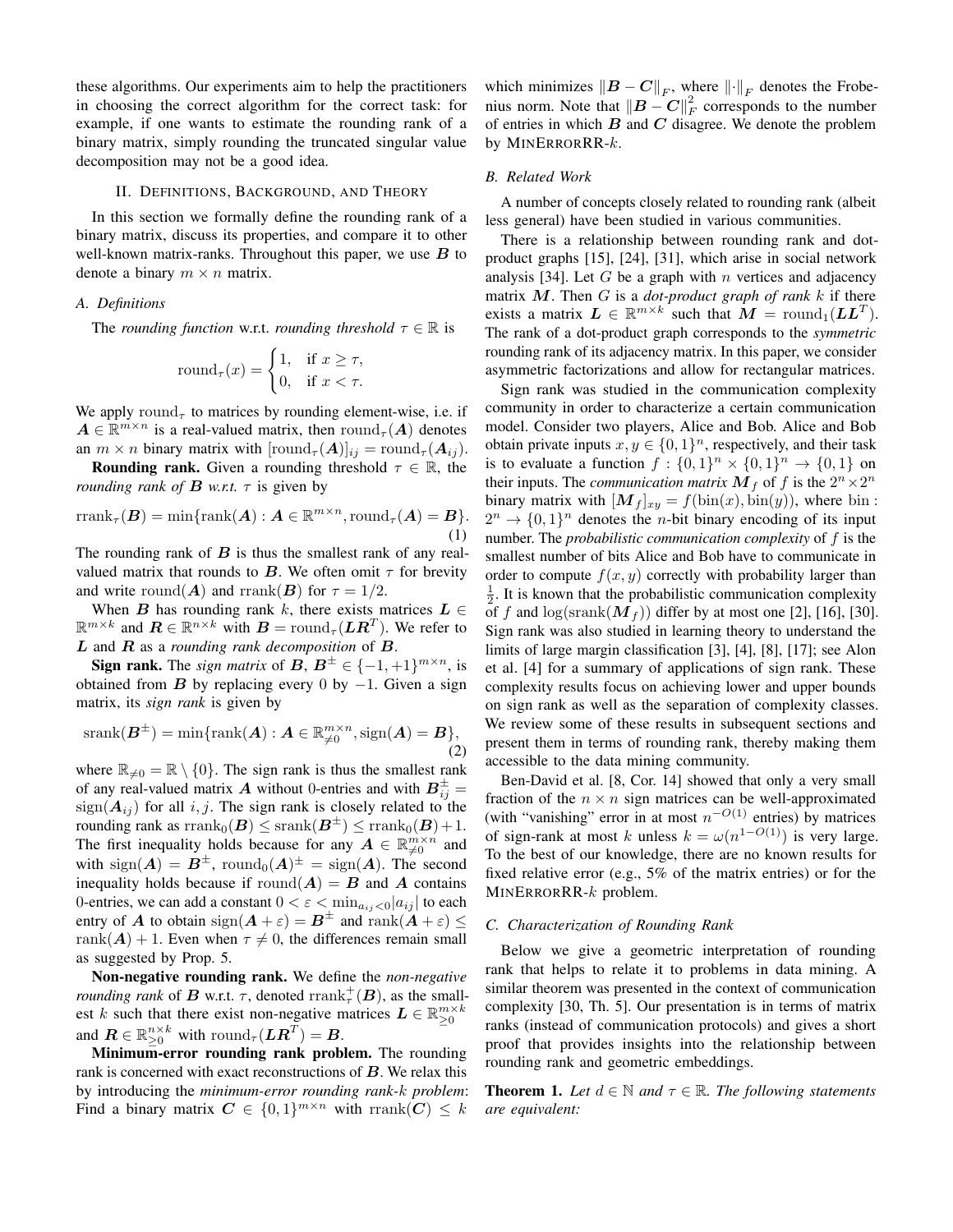

Figure 1. Three hyperplanes in  $\mathbb{R}^2$  with the labels of the subspaces into which they dissect the space. Any  $m \times 3$  binary matrix in which each row corresponds to one of the six label vectors has rounding rank at most 2.

- 1) rrank<sub> $\tau$ </sub> $(B) \leq d$ .
- 2) There exist points  $x_1, \ldots, x_m \in \mathbb{R}^d$  and affine hy $perplanes$   $H_1, \ldots, H_n$  in  $\mathbb{R}^d$  with normal vectors  $\boldsymbol{c}_1, \ldots, \boldsymbol{c}_n \in \mathbb{R}^d$  given by  $H_j = \{\boldsymbol{x} \in \mathbb{R}^d : \langle \boldsymbol{x}, \boldsymbol{c}_j \rangle = \tau\}$ *such that*  $\text{round}_{\tau}(\langle \boldsymbol{x}_i, \boldsymbol{c}_j \rangle) = \boldsymbol{B}_{ij}$  *for all i, j.*

*Proof.* 2  $\Rightarrow$  1: Consider points  $x_i$  and hyperplanes  $H_i$  with the property asserted in the theorem. Define an  $m \times d$  matrix L with the  $x_i$  in its rows, and an  $n \times d$  matrix **R** with the  $c_j$  in its rows. Then  $\mathrm{round}_{\tau}(\mathbf{LR}^T) = \mathbf{B}$ , and hence  $\mathrm{rrank}_{\tau}(\mathbf{B}) \leq d$ .

 $1 \Rightarrow 2$ : Let  $B = \text{round}_{\tau}(A)$  with  $\text{rank}(A) \leq d$ . Pick any two real matrices L and R with d columns s.t.  $LR^T = A$ . We can consider the rows  $L_i$  of L as points in  $\mathbb{R}^d$   $(x_i = L_i)$ and the rows  $\mathbf{R}_j$  of  $\mathbf{R}$  as the normal vectors  $(c_j = \mathbf{R}_j)$  of affine hyperplanes  $H_j$  with offset  $\tau$ . Since  $\mathbf{B} = \text{round}_{\tau}(\mathbf{A}),$ we also get  $B_{ij} = \text{round}_{\tau}(\langle \boldsymbol{L}_i, \boldsymbol{R}_j \rangle)$  for all  $i, j$ .  $\Box$ 

Fig. 1 illustrates Th. 1 in  $\mathbb{R}^2$  with  $n = 3$  and  $\tau = 0$ . The three hyperplanes dissect the space into six convex, open regions. Each point  $x \in \mathbb{R}^2$  can be labeled with a binary vector according to whether it is "above" or "below" each of the hyperplanes  $H_i$  by using the rounding function round<sub> $\tau$ </sub> $(\langle x, c_i \rangle)$ .

The second point of Th. 1 can be interpreted as follows: Pick a binary matrix  $\bf{B}$  and treat each of the n columns  $\bf{B}_i$  as the labels of a binary classification problem  $P_j$  on m points. We can find data points  $x_1, \ldots, x_m$  and affine hyperplanes  $H_1, \ldots, H_n$  in  $\mathbb{R}^d$  which solve all linear classification problems  $P_i$  without error if and only if the rounding rank of  $\bf{B}$  is at most d. We then interpret the  $x_i$  as data points and the  $c_i$  as feature weights. Rounding rank decompositions thus describe the "best case" for multiple linear classification problems: if the rounding rank of  $B$  is  $d$ , then we need at least  $d$  features to achieve perfect classification. In other words, we need to collect at least  $\text{rank}(B)$  features (or attributes) to have a chance to classify perfectly. Similarly, if we employ dimensionality reduction, linear classification cannot be perfect if we reduce to less than  $d$  dimensions.

Corollary 2 (informal). *Rounding rank provides a natural lower bound on how many features we need for linear classification. This provides us with lower bounds on data collection or dimensionality reduction.*

#### *D. Comparison of the Ranks*

We compare rounding rank with several well-known ranks. Many of the results in this subsection were obtained for sign rank in the communication complexity community; we present these results here in terms of rounding rank. To the best of our knowledge, we are the first to make the role of the rounding threshold explicit by introducing mixed matrices (see Prop. 5).

**Boolean rank.** For binary matrices  $L \in \{0,1\}^{m \times k}$  and  $\mathbf{R} \in \{0,1\}^{n \times k}$ , the *Boolean matrix product*  $\mathbf{L} \circ \mathbf{R}^T$  is given by the  $m \times n$  binary matrix with  $[\boldsymbol{L} \circ \boldsymbol{R}^T]_{ij} = \bigvee_{\ell=1}^k (\boldsymbol{L}_{ik} \wedge \boldsymbol{R}_{jk})$  for all entries i, j. The *Boolean rank of a binary matrix* B, denoted brank(**B**), is the smallest  $k \in \mathbb{N}$  s.t. there exist  $L \in \{0, 1\}^{m \times k}$ and  $\mathbf{R} \in \{0,1\}^{n \times k}$  with  $\mathbf{B} = \mathbf{L} \circ \mathbf{R}^{T}$  [27]. The rounding rank is a lower bound on the Boolean rank.

**Lemma 3.** rrank $(B) \leq \text{branch}(B)$ .

*Proof.* Let brank $(B) = k$ . Then there exist matrices  $L \in$  $\{0,1\}^{m \times k}$  and  $\mathbf{R} \in \{0,1\}^{n \times k}$  s.t.  $\mathbf{B} = \mathbf{L} \circ \mathbf{R}^{T}$ . If we use the algebra of R<sub>n</sub>, we get  $[\mathbf{LR}^T]_{ij} \geq \frac{1}{2}$  iff  $\mathbf{B}_{ij} = 1$ . This implies round $(\boldsymbol{L}\boldsymbol{R}^T) = \boldsymbol{B}$  and  $\text{rrank}(\boldsymbol{B}) \leq k = \text{branch}(\boldsymbol{B})$ .

Real rank. Comparing rounding rank and real rank, we observe that  $B = \text{round}(B)$  for all binary matrices B. Hence,

$$
rank(\boldsymbol{B}) \le rank(\boldsymbol{B}).
$$

This is in contrast to the relationship between Boolean rank and standard rank, which cannot be compared (i.e. neither serves as a lower bound to the other) [28].

Note that the rounding rank can be much lower than both real and Boolean rank. For example, the  $n \times n$  "upper triangle matrix" with 1's on the main diagonal and above has real and Boolean rank  $n$ , but rounding rank 1 (see Th. 11). As another example, we show in the extended version of this paper [29] that the  $n \times n$  identity matrix has rounding rank 2 for all  $n \geq 3$ . In fact, while we know that a real-valued  $n \times n$  matrix can have rank up to  $n$ , the situation is different for rounding rank: On the one hand, for large enough n, all  $n \times n$  matrices **B** have rrank $(B) \leq (\frac{1}{2} + o(1))n$  [2, Cor. 1.2]. On the other hand, for each *n*, there exist  $n \times n$  matrices with rrank $(B) \geq \frac{n}{32}$ , i.e., the rounding rank can indeed be linear in  $n$  [2, Cor. 1.2].

It is well-known that real-valued matrices with all entries picked uniformly at random from some bounded proper interval have full standard rank with probability 1. For rounding rank, an  $n \times n$  binary matrix sampled uniformly at random has rounding rank  $\Omega(n)$  with high probability (see the proof of Cor. 1.2 in [2]). Hence, the rounding ranks of random binary matrices are expected to be large. The real-world data matrices in our experiments often had small rounding ranks, though.

A lower bound on the rounding rank of a binary matrix  $\bm{B}$ can be derived from the singular values of the sign matrix  $B^{\pm}$ .

**Proposition 4.** Let  $r = \text{rank}(\boldsymbol{B}^{\pm})$  and let  $\sigma_1(\boldsymbol{B}^{\pm}) \geq \cdots \geq$  $\sigma_r(\boldsymbol{B}^\pm) > 0$  be the non-zero singular values of  $\boldsymbol{B}^\pm$ . Then

$$
(\operatorname{rrank}_{0}(\boldsymbol{B})+1)\sum_{i=1}^{\operatorname{rrank}_{0}(\boldsymbol{B})}\sigma_{i}^{2}(\boldsymbol{B}^{\pm})\geq mn.
$$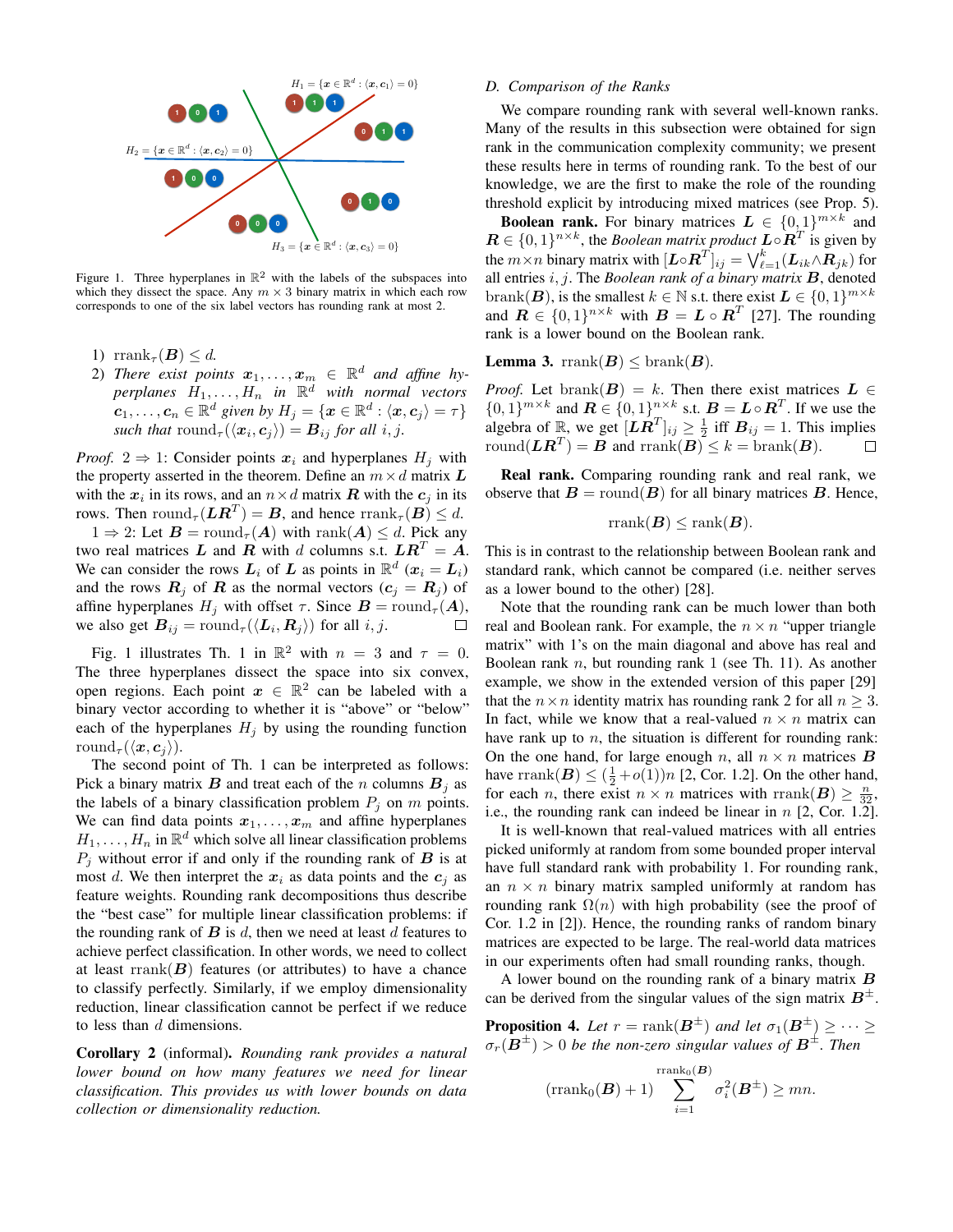Prop. 4 is a slight modification of a result in [17, Th. 5] and we give the proof in the extended version [29].

Role of rounding threshold. We compare the rounding ranks of a fixed matrix for different rounding thresholds. We call a binary matrix *mixed*, if it contains no all-zero and no all-one columns (or rows).

**Proposition 5.** *For any B and arbitrary*  $\tau \neq \tau' \in \mathbb{R}$ ,  $\mathrm{rrank}_\tau(\boldsymbol{B})$  and  $\mathrm{rrank}_{\tau'}(\boldsymbol{B})$  differ by at most  $1$ . If additionally  $\tau, \tau' \neq 0$ , rrank<sub> $\tau$ </sub>(**B**) = rrank<sub> $\tau'$ </sub>(**B**) *if* sign( $\tau$ ) = sign( $\tau'$ ) or *if* B *is mixed.*

To prove Prop. 5 we need Lem. 6 below. The lemma is implied by the Hyperplane Separation Theorem [10, p. 46], and we prove it in [29].

Lemma 6. *Let* A *and* B *be two disjoint nonempty convex sets in*  $\mathbb{R}^d$ , one of which is compact. Then for all nonzero  $c \in \mathbb{R}$ , *there exists a nonzero vector*  $\boldsymbol{v} \in \mathbb{R}^d$ , such that  $\langle \boldsymbol{x}, \boldsymbol{v} \rangle > c$ *and*  $\langle y, v \rangle < c$  *for all*  $x \in A$  *and*  $y \in B$ *.* 

*Proof of Prop.* 5. First claim: Let  $\tau, \tau' \in \mathbb{R}$  be arbitrary and pick  $k \in \mathbb{N}$ ,  $L \in \mathbb{R}^{m \times k}$ ,  $R \in \mathbb{R}^{n \times k}$  such that round $\tau(\mathbf{L}\mathbf{R}^T) = \mathbf{B}$ . Set  $c = \tau' - \tau$ , then

$$
\boldsymbol{B}_{ij} = \text{round}_{\tau}([\boldsymbol{L}\boldsymbol{R}^T]_{ij}) = \text{round}_{\tau'}([\boldsymbol{L}\boldsymbol{R}^T]_{ij} + c).
$$

Set  $L' = (L \nc1)$  and  $R' = (R \nc1)$ , where 1 denotes the all-one vector. Then  $\mathrm{round}_{\tau'}(\mathbf{L}'\mathbf{R}^{T}) = \mathbf{B}$  and thus rrank<sub> $\tau'(\boldsymbol{B}) \leq k+1$ .</sub>

Second claim: Without loss of generality, assume that  $\bm{B}$ contains no all-zero and no all-one columns (otherwise tranpose the matrix). Let  $\tau, \tau' \neq 0$  and let k and  $LR^T$  be as before. If  $sign(\tau) = sign(\tau')$ , set  $c = \tau'/\tau > 0$  and  $\mathbb{R}' = c\mathbb{R}$ . Then round<sub> $\tau$ </sub> $(LR)$  = round<sub> $\tau'$ </sub> $(LR')$  by construction so that rrank<sub> $\tau'(\mathbf{B}) \leq k$ . By reversing the roles of  $\tau$  and  $\tau'$  in the</sub> argument, we establish  $\text{rrank}_{\tau}(\boldsymbol{B}) = \text{rrank}_{\tau'}(\boldsymbol{B}).$ 

Suppose  $\tau, \tau' \neq 0$  (not necessarily of same sign) and let B be mixed. We now treat the rows of L as points  $L_1, \ldots, L_m$ in  $\mathbb{R}^k$  and show that there exists an  $n \times k$  matrix  $\mathbb{R}^l$  consisting of normal vectors of affine hyperplanes in  $\mathbb{R}^k$  in its rows such that the hyperplanes separate the points with rounding threshold  $\tau'$ , thereby establishing  $\text{rank}_{\tau'}(\mathbf{B}) \leq \text{rank}_{\tau}(\mathbf{B})$ . Again, by reversing the roles of  $\tau$  and  $\tau'$ , we obtain equality. To construct the *j*'th row of  $\mathbf{R}'$ , let  $C_j = \{L_i : B_{ij} = 1\}$  and  $\overline{C}_j = \{L_i : B_{ij} = 0\}$ . Notice that since  $\overline{B}$  is mixed, both  $C_j$ and  $\overline{C}_j$  are non-empty. We observe that the convex hulls of  $\overline{C}_j$ and  $\vec{C}_j$  are separated by the affine hyperplane with the j'th row of R as its normal vector and offset from the origin  $\tau$ . Thus, we apply Lem. 6 to obtain a vector  $r'_j$  s.t.  $\langle r'_j, c \rangle > \tau'$ for all  $c \in C_j$  and  $\langle r'_j, \bar{c} \rangle < \tau'$  for all  $\bar{c} \in \bar{C}$ . We set  $r'_j$  to be the j'th row of  $\mathbf{R}'$ . To obtain  $\mathbf{R}'$ , we repeating this procedure for each of its  $n$  rows.  $\Box$ 

The above proof can be adopted to show that if  $\boldsymbol{B}$  is mixed, even using a different (non-zero) rounding threshold for each row (or column) does not affect the rounding rank.

Non-negative rounding rank. While the gap between rank and non-negative rank can be arbitrarily large [6], for rounding rank and non-negative rounding rank this is not the case.

# **Proposition 7.**  $\text{rrank}_{\tau}^{+}(B) \leq \text{rrank}_{\tau}(B) + 2$ .

This can be shown using ideas similar to the ones in [30] by a simple but lengthy computation. We give a proof in [29].

#### *E. Computational Complexity*

The following proposition asserts that rounding rank is NPhard to compute regardless of the rounding threshold.

**Proposition 8.** *It is* NP-hard to decide if  $\text{rrank}_0(B) \leq k$  for *all*  $k > 2$ *. For*  $\tau \neq 0$ *, it is* NP-hard to decide if  $\text{rrank}_{\tau}(\mathbf{B}) \leq k$ *for all*  $k > 1$ *.* 

For sign rank (i.e.  $\tau = 0$ ), this was proven in [9, Th. 1.2], [5, Sec. 3]. Moreover, Alon et al. [4] argue that computing the sign rank is equivalent to the existential theory of the reals. For  $\tau \neq 0$ , NP-hardness was proven in [24, Th. 10].

It is an open problem whether sign rank or rounding rank computation is in NP. Assume we store a matrix  $\boldsymbol{A}$  that achieves the rounding rank of  $B$  by representing all entries with rational numbers. The following proposition asserts that in general, the space needed to store a  $A$  can be exponential in the size of  $B$ . Hence, the proposition rules out proving that computing rounding rank is in NP by nondeterministically guessing a matrix  $\boldsymbol{A}$  of small rank and rounding it.

**Proposition 9.** For all sufficiently large n, there exist  $n \times n$ *binary matrices* **B** with rrank( $B$ ) = 3 *s.t. for each matrix* **A** *with* rank $(A) = 3$  *and* round $(A) = B$ *, it takes*  $\Theta(\exp(n))$ *bits to store the entries of* A *using rational numbers.*

Prop. 9 can be derived from the proof of [24, Th. 4].

Lemma 10. *The* MINERRORRR*-*k *problem is* NP*-hard to solve exactly. It is also* NP*-hard to approximate within any polynomial-time computable factor.*

*Proof.* Both claims follow from Prop. 8. If in polynomial time we could solve the MINERRORRR- $k$  problem exactly or within any factor, then we could also decide if rrank $(B) \leq k$  by checking if the result for MINERRORRR- $k$  is zero. checking if the result for MINERRORRR- $k$  is zero.

#### III. COMPUTING THE ROUNDING RANK

In this section, we provide algorithms approximating  $rrank(B)$  and for approximately solving the MINERRORRRk problem. The algorithms are based on some of the most common paradigms for algorithm design in data mining. The ProjLP algorithm makes use of randomized projections, R-SVD uses truncated SVD, L-PCA uses logistic PCA, and Asso is a Boolean matrix factorization algorithm. For each algorithm, we first discuss how to obtain an approximation to rrank( $\bf{B}$ ) (in the form of an upper bound) and then discuss extensions to solve MINERRORRR-k.

Projection-based algorithm (**ProjLP**). We first describe a Monte Carlo algorithm to decide whether  $\text{rank}(\mathbf{B}) \leq d$  for a given matrix B and  $d \in \mathbb{N}$ . The algorithm can output YES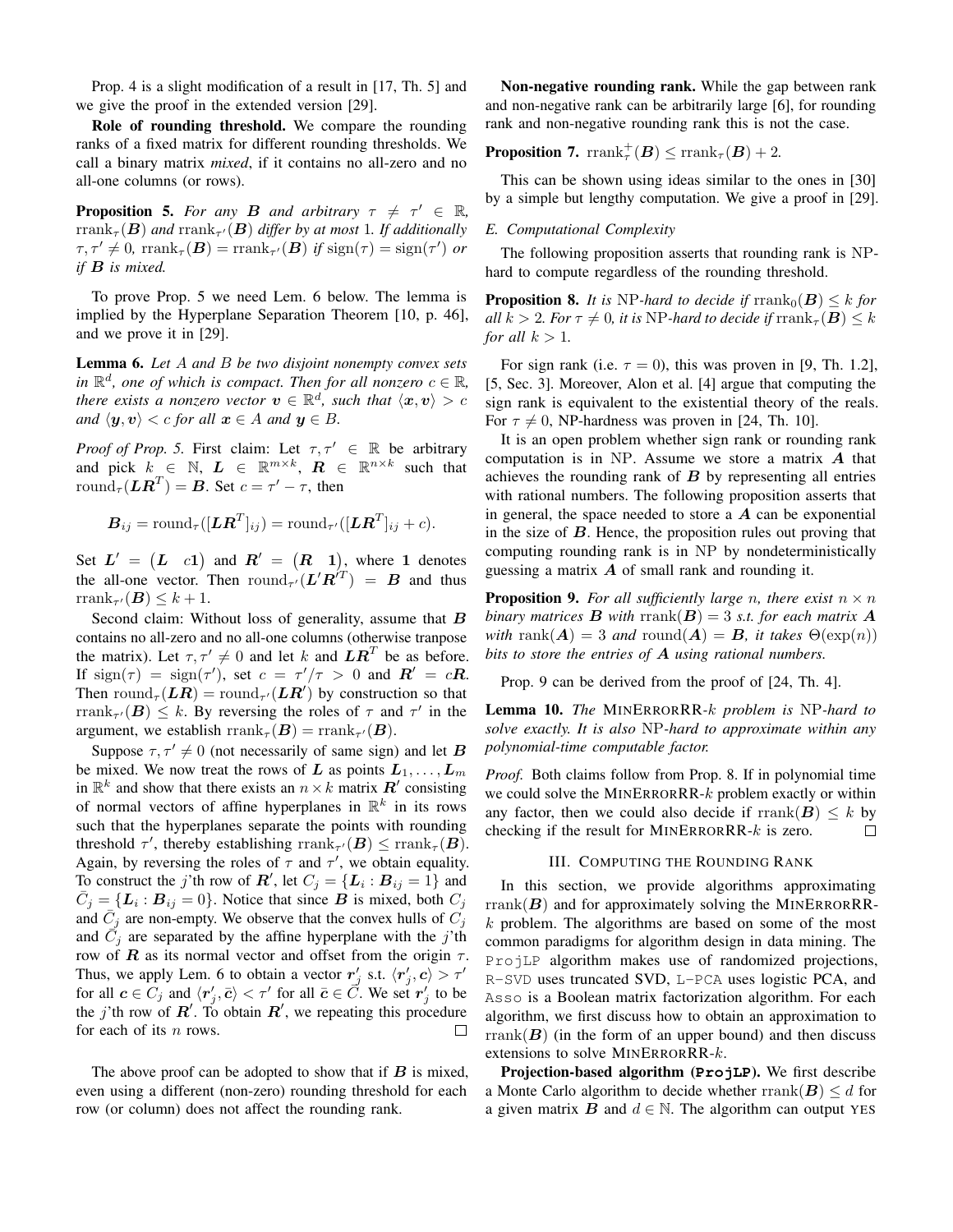or UNKNOWN. If the algorithm outputs YES, it also produces a rounding rank decomposition. We use this algorithm for different values of d to approximate rrank $(B)$ .

The decision algorithm is inspired by a simple observation: Considering an  $m \times n$  binary matrix B, we have  $B =$ round( $BI$ ), where I denotes the  $n \times n$  identity matrix. We interpret each row  $B_i$  of  $B$  as a point in  $\mathbb{R}^n$  and each column  $I_j$  of I as the normal vector of a hyperplane in  $\mathbb{R}^n$ . The hyperplane given by  $I_j$  separates the points  $B_i$  into the classes  $C_j = \{B_i : B_{ij} = 1\}$  and  $\bar{C}_j = \{B_i : B_{ij} = 0\}$  by the j'th column of B, since  $B_{ij} = \text{round}(\langle B_i, I_j \rangle)$ . The idea of ProjLP is to take the points  $B_i$  (the rows of B) and to project them into lower-dimensional space  $\mathbb{R}^d$ ,  $d \ll n$ , to obtain vectors  $L_1, \ldots, L_m \in \mathbb{R}^d$ . We use a randomized projection that approximately preserves the distances of the  $B_i$  and—if B has rounding rank at most d—try (or hope) to maintain the separability of the points by hyperplanes by doing so. Given the projected vectors in  $\mathbb{R}^d$ , we check separability by affine hyperplanes and find the corresponding normal vectors  $\mathbf{R}_1, \ldots, \mathbf{R}_n$  using a linear program. If the  $\mathbf{L}_i$  turn out to be separable, we have  $B_{ij} = \text{round}(\langle \mathbf{L}_i, \mathbf{R}_j \rangle)$  for all  $i, j$  and thus  $B = \text{round}(LR^T)$ , where L and R have the  $L_i$ 's and  $\mathbf{R}_i$ 's in their rows, respectively. We conclude rrank $(\mathbf{B}) \leq d$ and output YES. If the  $L_i$  are not separable, no conclusions can be drawn and the algorithm outputs UNKNOWN.

The Johnson–Lindenstrauss Lemma [22] asserts that there exists a linear mapping  $\boldsymbol{A}$  that projects points from a highdimensional space into a lower-dimensional space while approximately preserving the distances. We use the projections proposed by Achlioptas [1] to obtain A. We set  $L_i = B_i A$ . The linear program (LP) to compute the normal vector  $\mathbf{R}_i$  is

find 
$$
\mathbf{R}_j \in \mathbb{R}^d
$$
  
\nsubject to 
$$
\sum_{k=1}^d \mathbf{L}_{ik} \mathbf{R}_{jk} \ge \tau + \varepsilon \quad \text{if } \mathbf{B}_{ij} = 1,
$$
\n
$$
\sum_{k=1}^d \mathbf{L}_{ik} \mathbf{R}_{jk} \le \tau - \varepsilon \quad \text{if } \mathbf{B}_{ij} = 0.
$$

We enforce strict separability by introducing an offset  $\varepsilon > 0$ . In practice, we set  $\varepsilon$  to the smallest positive number representable by the floating-point hardware. Notice that the LP only aims at finding a feasible solution; it has  $m$  constraints and  $d$  variables.

To approximate the rounding rank, we repeatedly run the above algorithm with increasing values of  $d$  until it outputs YES; i.e.,  $d = 1, 2, \ldots$  Alternatively, we could use some form of binary search to find a suitable value of  $d$ . In practice, however, solving the LP for large values of  $d$  slows down the binary search too much.

To solve MINERRORRR- $k$ , we modify the LP of ProjLP to output an approximate solution. For this purpose, we introduce non-negative slack-variables  $c_i$  as in soft-margin SVMs to allow for errors, and an objective function that minimizes the  $L_1$  norm of the slack variables. We obtain the following LP:

$$
\min_{\substack{\mathbf{c} \in \mathbb{R}_{\geq 0}^m \\ \mathbf{R}_j \in \mathbb{R}^d}} \sum_{i=1}^m \mathbf{c}_i
$$
\nsubject to 
$$
\sum_{k=1}^d \mathbf{L}_{ik} \mathbf{R}_{jk} + \mathbf{c}_i \geq \tau + \varepsilon, \quad \text{if } \mathbf{B}_{ij} = 1,
$$
\n
$$
\sum_{k=1}^d \mathbf{L}_{ik} \mathbf{R}_{jk} - \mathbf{c}_i \leq \tau - \varepsilon, \quad \text{if } \mathbf{B}_{ij} = 0.
$$

Rounded SVD algorithm (**R-SVD**). We use rounded SVD to approximate  $\text{rrank}(\mathbf{B})$ . The algorithm is greedy and similar to the one in [14]. Given a binary matrix  $B$ , the algorithm sets  $k = 1$ . Then it computes the rank-k truncated SVD of B and rounds it. If the rounded matrix and  $B$  are equal, it returns k, otherwise, it sets  $k = k + 1$  and repeats. The underlying reasoning is that the rank- $k$  SVD is the real-valued rank  $k$ matrix minimizing the distance to  $B$  w.r.t. the Frobenius norm. Hence, also its rounded version should be "close" to  $B$ .

To approximately solve MINERRORRR- $k$ , we compute the truncated rank- $\ell$ -SVD of B for all  $\ell = 1, \ldots, k$  and return the rounded matrix with the smallest error.

Logistic Principal Component Analysis (**L-PCA**). The logistic function  $f(x) = (1 + e^{-x})^{-1}$  is a differentiable surrogate of the rounding function and it can be used to obtain a smooth approximation of the rounding.

L-PCA [32] models each  $B_{ij}$  as a Bernoulli random variable with success probability  $f(\langle \overline{L_i}, \overline{R_j} \rangle)$ , where  $\overline{L} \in \mathbb{R}^{m \times k}$  and  $\mathbf{R} \in \mathbb{R}^{n \times k}$  are unknown parameters. Given  $\mathbf{B}$  and  $k \in \mathbb{N}$ as input, L-PCA obtains (approximate) maximum-likelihood estimates of L and R. If each  $f(\langle L_i, R_j \rangle)$  is a good estimate of  $B_{ij} = 1$ , then  $||B - \text{round}(LR^T)||_F$  should be small.

To approximate the rrank $(B)$ , we run L-PCA on  $B$  for  $k = 1$  and check if round $(\mathbf{LR}^T) = \mathbf{B}$ . If this is the case, we return k, otherwise, we set  $k = k + 1$  and repeat.

To use L-PCA to compute an approximation of MIN-ERRORRR- $k$ , we simply run L-PCA and apply rounding.

Permutation algorithm (**Permutation**). The only known algorithm to approximate the sign rank of a  $n \times n$  matrix in polynomial time was given in [4]; it guarantees an upper bound within an approximation ratio of  $O(n/\log n)$ . By Prop. 5, we can use this method to approximate the rounding rank. The algorithm permutes the rows of the input matrix  $\boldsymbol{B}$  s.t. the maximum number of bit flips over all columns is approximately minimized. It then algebraically approximates rrank( $\bf{B}$ ) by evaluating a certain polynomial based on the occurring bit flips. The algorithm cannot solve the MINERRORRR-k problem.

Nuclear norm algorithm (**Nuclear**). The nuclear norm  $||X||_*$  of a matrix X is the sum of the singular values of  $X$  and is a convex and differentiable surrogate of the rank function of matrix. A common relaxation for minimum-rank matrix factorization is to minimize  $\|\boldsymbol{X}\|_*$  instead of rank $(\boldsymbol{X})$ .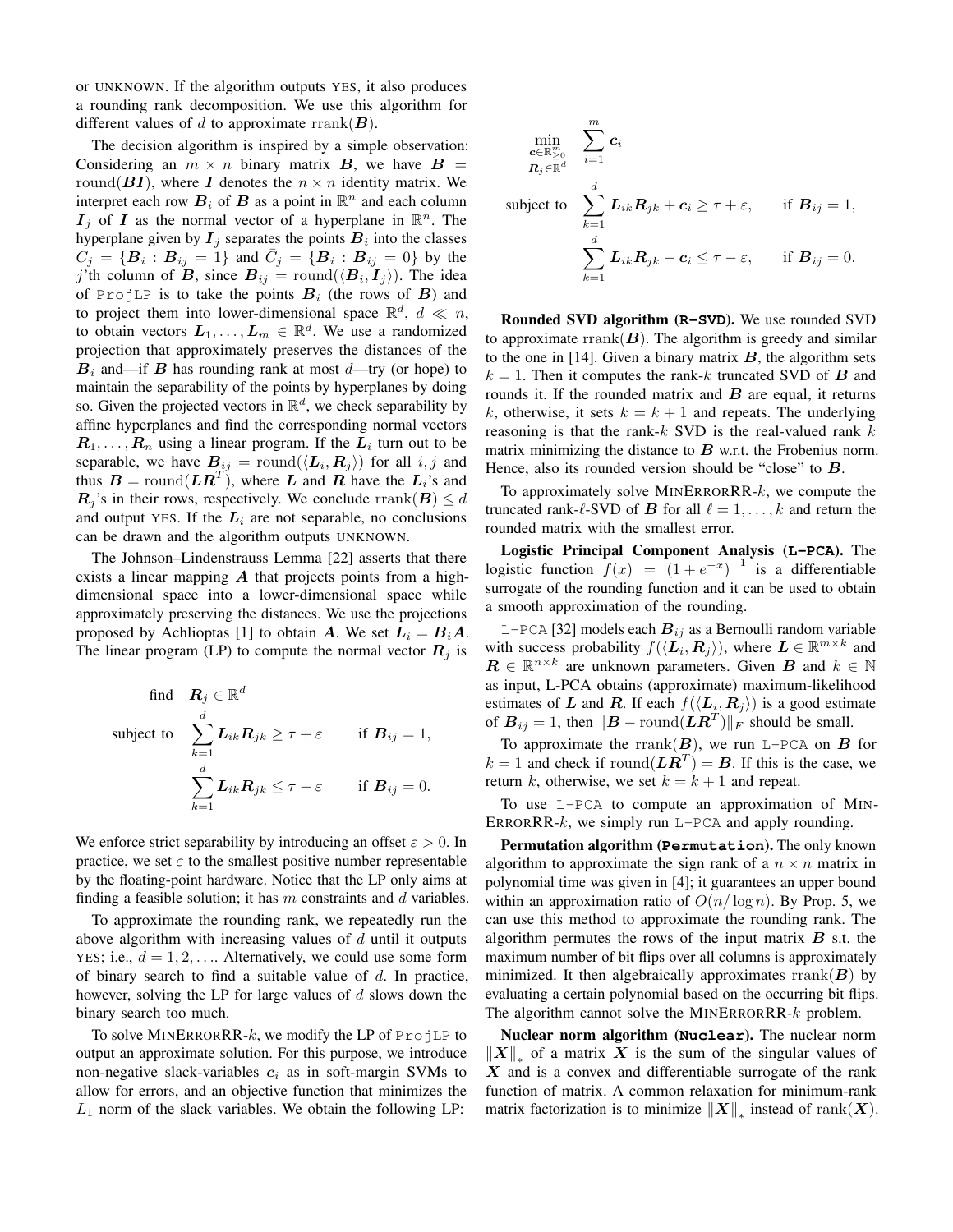In our setting, we obtain the following minimization problem:

$$
\begin{aligned}\n\boldsymbol{X}^* &= \operatorname*{arg\,min}_{\boldsymbol{X} \in \mathbb{R}^{m \times n}} & \|\boldsymbol{X}\|_* \\
& \text{subject to} & \boldsymbol{X}_{ij} \geq \tau \quad \text{if } \boldsymbol{B}_{ij} = 1, \\
& \boldsymbol{X}_{ij} < \tau \quad \text{if } \boldsymbol{B}_{ij} = 0.\n\end{aligned}
$$

This method has some caveats: While  $X^*$  must have small singular values, it may still have *many*. Additionally, by Prop. 9, some entries of a matrix  $\vec{A}$  achieving the rounding rank might be extremely large. In such a case, some of the singular values of A must also be large, and consequently the nuclear norm of the matrix is large. Thus,  $X^*$  might have a too large rank. This algorithm cannot be extended to solve  $MINERRORR-k$ .

#### IV. NESTED MATRICES

A binary matrix is nested if we can reorder its columns such that after the reordering, the one-entries in each row form a contiguous segment starting from the first column [25]. Intuitively, nested matrices model subset/superset relationships between the rows and columns of a matrix. Such structures are, for example, found in presence/absence data of locations and species [25].

We show that nested matrices are exactly the matrices with non-negative rounding rank 1. Formally, a binary matrix B is *directly nested* if for each one-entry  $B_{ij} = 1$ , we have  $B_{i'j'} = 1$  for all  $i' \in \{1, ..., i-1\}$  and  $j' \in \{1, ..., j-1\}$ . A binary matrix B is *nested* if there exist permutation matrices  $P_1$  and  $P_2$ , such that  $P_1BP_2$  is directly nested.

**Theorem 11.** Let  $\mathbf{0} \neq \mathbf{B} \in \{0,1\}^{m \times n}$ . Then **B** is nested if *and only if*  $\text{rrank}^+(B) = 1$ .

*Proof.*  $\Rightarrow$ : We reorder the rows and columns of **B** by the number of 1s they contain in descending order. This gives us permutation matrices  $P_1$  and  $P_2$  s.t.  $B' = P_1 B P_2$  is directly nested. Set  $p = B'1$ , i.e., p is the vector containing the row sums of B'. Then for  $l'$  and  $r'$  with  $l'_i = 2^{p_i-1}$  and  $r'_j = 2^{-j}$ ,  $\mathbf{B}' = \text{round}(l' \cdot (\mathbf{r}')^T)$ . Setting  $\mathbf{l} = \mathbf{P}_1^T \mathbf{l}'$  and  $\mathbf{r} = \mathbf{P}_2 \mathbf{r}'$ , we get  $\mathbf{B} = \text{round}(\mathbf{l} \cdot \mathbf{r}^T)$ . Hence, we have  $\text{rank}(\mathbf{B}) = 1$ .

 $\Leftarrow$ : Let  $l \ge 0$  and  $r \ge 0$  be s.t.  $B = \text{round}(lr^T)$ . Then there exist permutation matrices  $P_1$  and  $P_2$  s.t. for  $l' = P_1 l$  we have  $l'_1 \geq \cdots \geq l'_m$  and for  $r' = P_2^T r$  we have  $r'_1 \geq \cdots \geq r'_n$ . Here  $\mathbf{r}_1 \geq \cdots \geq \mathbf{r}_m$  and for  $\mathbf{r}_1 = \mathbf{r}_2 \mathbf{r}$  we have  $\mathbf{r}_1 \geq \cdots \geq \mathbf{r}_n$ <br>Set  $\mathbf{B}' = \text{round}(\mathbf{l}'(\mathbf{r}')^T)$  and observe  $\mathbf{l}'_i \mathbf{r}'_j \geq \mathbf{l}'_{i+1} \mathbf{r}'_j$  for all i, j. Therefore, for each entry of B',  $B'_{ij} = \text{round}(l'_i r'_j) \geq$ round $(l'_{i+1}r'_j) = B'_{(i+1)j}$ . Similarly,  $B'_{ij}$  = round $(l'_ir'_j) \ge$ round $(l'_i r'_{j+1}) = B'_{i(j+1)}$ . Therefore,  $B'$  is directly nested. We conclude that  $B = Ir^T$  is nested since  $B = \text{round}(Ir^T) =$  $\boldsymbol{P}_1^T \text{round}(\boldsymbol{P}_1(\boldsymbol{lr}^T)\boldsymbol{P}_2)\boldsymbol{P}_2^T = \boldsymbol{P}_1^T \boldsymbol{B}' \boldsymbol{P}_2^T.$ 

Binary matrices with rounding rank 1 are also closely related to nested matrices.

**Proposition 12.** Let  $\mathbf{0} \neq \mathbf{B} \in \{0,1\}^{m \times n}$ . The following *statements are equivalent:*

1) rrank $(B) = 1$ .

2) *there exist permutation matrices*  $P_1$  *and*  $P_2$  *and nested matrices*  $B_1$  *and*  $B_2$ *, such that* 

$$
\boldsymbol{B} = \boldsymbol{P}_1 \begin{pmatrix} \boldsymbol{B}_1 & 0 \\ 0 & \boldsymbol{B}_2 \end{pmatrix} \boldsymbol{P}_2.
$$

The proof is in the extended version [29].

Algorithms. Mannila and Terzi [25] introduced the *Bidirectional Minimum Nestedness Augmentation* (BMNA) problem: Given a binary matrix  $B$ , find the nested matrix  $A$  which minimizes  $||\boldsymbol{B} - \boldsymbol{A}||_F$ . We will discuss three algorithms to approximately solve this problem.

[25] gave an algorithm, MT, which approximates a solution for the BMNA problem by iteratively eliminating parts of the matrix that violate the nestedness.

Next, we propose a alternating minimization algorithm, NNRR1, which exploits Th. 11. NNRR1 maintains two vectors  $l \in \mathbb{R}^m_{\geq 0}$  and  $r \in \mathbb{R}^n_{\geq 0}$  and iteratively minimizes the error  $||\mathbf{B} - \overline{\text{round}}(\mathbf{l} \cdot \mathbf{r}^T)||_F$ . It starts by fixing r and updates l, such that the error is minimized. Then  $l$  is fixed and  $r$  is updated. This procedure is repeated until the error stops reducing or we have reached a certain number of iterations.

We describe an update of  $l$  for fixed  $r$ ; updating  $r$  for given  $l$  is symmetric. Observe that changing entry  $l_i$  only alters the i'th row of  $A = l \cdot r^T$ , and consequently  $A_i$  is not affected by any  $l_k$  with  $k \neq i$ . Hence, we only describe the procedure for updating  $l_i$ . Define the set  $V_i = \{r_j : B_{ij} = 1\}$  of all values of r where  $B_i$  is non-zero. We make the following observations: If we set  $l_i < \frac{1}{2 \max(r)}$ , then  $A_i$  only contains zeros after the update. If  $\frac{1}{2 \max(r)} < l_i < \frac{1}{2 \max(V_i)}$ , then after the update all non-zeros of  $A_i$  will be in entries where  $B_i$  has a zero. If  $l > \frac{1}{2\min(V_i)}$ , we add too many 1s to  $A_i$ . Thus, all values that we need to consider for updating  $l_i$  are  $\frac{1}{2 \max(r)}$  and the values in  $\{\frac{1}{2v} : v \in V_i\}$ . The algorithm tries all possible values for  $l_i$  exhaustively and computes the error at each step.

We can also use the results of MT as initialization for NNRR1: We run  $MT$  and obtain a nested matrix  $B$ . Now we use the construction from step 1 of the proof of Th. 11 to obtain  $l$  and r with  $B = \text{round}(lr^T)$ , and try to improve using NNRR1.

Finally, we can use R-SVD to solve the BMNA problem approximately. By the Perron–Frobenius Theorem [21, Ch. 8.4], the principal left and right singular vectors of a non-negative matrix are also non-negative. Hence we may use the R-SVD algorithm to obtain the rank-1 truncated SVD and round. By Th. 11, the result must be nested.

#### V. EXPERIMENTS

We conducted an experimental study on synthetic and realworld datasets to evaluate the relative performance of each algorithm for estimating the rounding rank or for MINERRORRR- $k$ .

### *A. Implementation Details*

For L-PCA, we used the implementation by the authors of [32]. We implemented MT and Permutation in C and all other algorithms in Matlab. For Nuclear, we used the CVX package with the SeDuMi solver [20]. For solving the linear programs in ProjLP, we used Gurobi.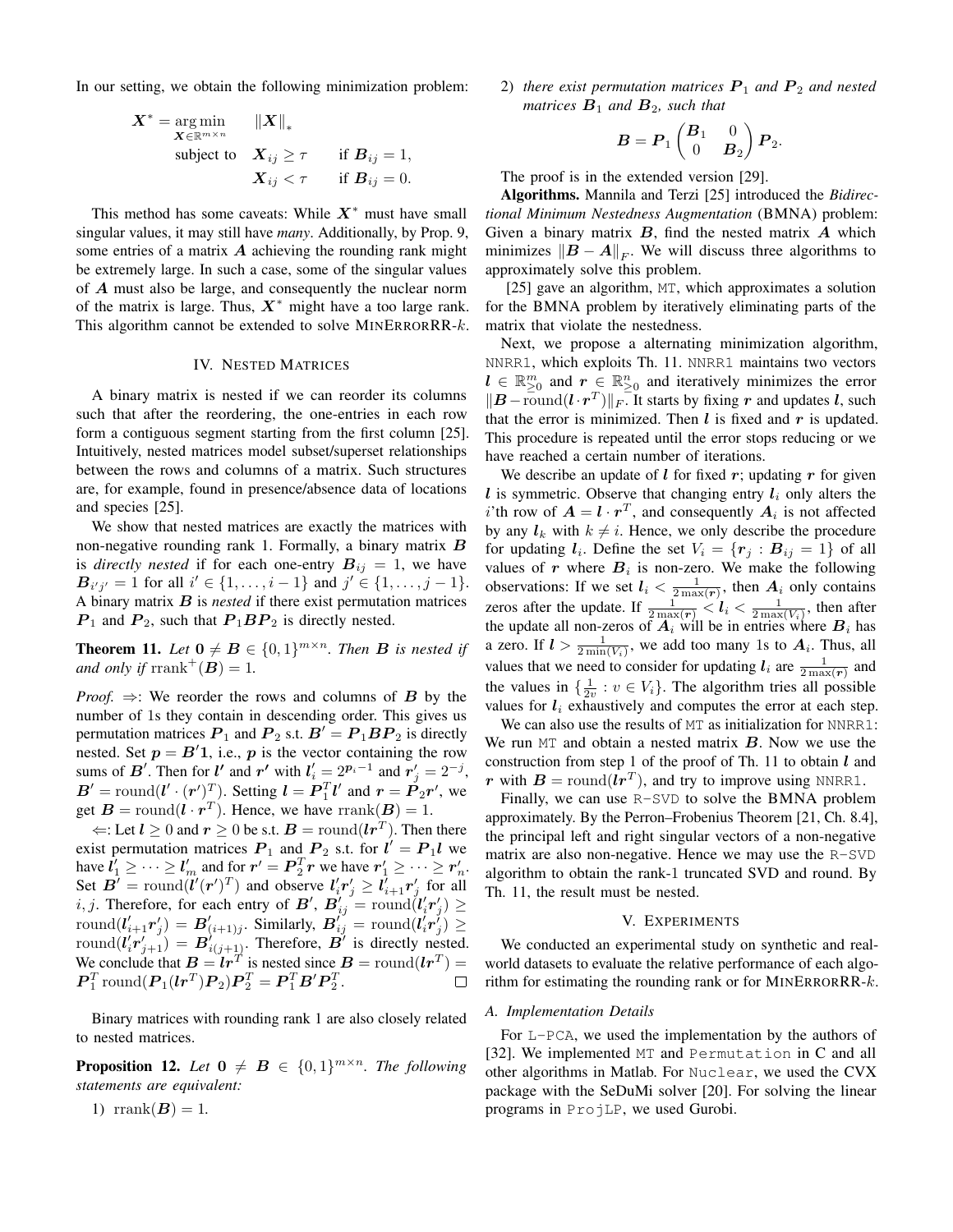Due to numerical instabilities, Nuclear often returned a matrix with only positive singular values (i.e. of full rank). We countered this by zeroing the smallest singular values of the returned matrix that did not affect to the result of the rounding.

All experiments were conducted on a computer with eight Intel Xeon E5530 processors running at 2.4 GHz and 48 GB of main memory. All our algorithms and the synthetic data generators are available online.<sup>1</sup>

## *B. Results With Synthetic Data*

We start by studying the behavior of the algorithms under controlled synthetic datasets.

*1) Data generation:* We generated synthetic data by sampling two matrices  $L \in \mathbb{R}^{m \times k}$  and  $R \in \mathbb{R}^{n \times k}$  and then rounding their product to obtain  $\boldsymbol{B} = \mathrm{round}_{\tau}(\boldsymbol{L}\boldsymbol{R}^T)$  with rounding rank  $at$  most  $k$ . The actual rounding rank of  $B$  can be lower, however, because there may be matrices  $L' \in \mathbb{R}^{m \times k'}$ and  $\mathbf{R}' \in \mathbb{R}^{n \times k'}$  with  $k' < k$  and  $\text{round}_{\tau}(\mathbf{L}'\mathbf{R}'^T) = \mathbf{B}$ . (In fact, we sometimes found such matrices.) In some experiments, we additionally applied noise by flipping elements selected uniformly at random. We report as *noise level* p the ratio of the number of flipped elements to the number of non-zeros in the original noise-free matrix.

We sampled every element of  $L$  and  $R$  i.i.d. using two families of distributions: uniform and normal distribution. For both distributions, we first pick a desired expected value  $\mu =$  $\mathbb{E}[(LR^T)_{ij}]$  of each entry in  $LR^T$ . We then parameterize the distributions such that the expected value for an element of L or R is  $q = \sqrt{\mu/k}$ . For the normal distribution, we set the variance to 1, and for the uniform distribution, we sampled from range  $[q - 1/2, q + 1/2]$ .

We generated two sets of matrices. In the first set, the matrices were very small, and it was used to understand the behavior of the slower algorithms. In the second set, the matrices were medium-sized, to give us more realistic-sized data, but we could use only some of the methods with these data. When generating the data, we varied four different parameters: number of rows m, the planted rank k, the expected value  $\mu$ , and the level of noise p. In all experiments, we varied one of these parameters, while keeping the others fixed. We generated all datasets with rounding threshold  $\tau = 1/2$ . For the small data, we used  $n = 100$  columns and the number of rows varied from 60 to 220 with steps of 40 with the default value being  $n = 100$ . The rank k in the small matrices varied from 5 to 30 with steps of 5, default being  $k = 10$ ; the expected value  $\mu$ varied from 0.1 to 0.7 with 0.1 steps (default was  $\mu = 0.5$ ); the noise level  $p$  varied from 0.05 to 0.5 with steps of 0.05, and by default we did not apply any noise. We generated ten random matrices with each parameter setting to test the variation of the results.

For the medium-sized matrices, we used  $n = 300$  columns and the number of rows varied from 400 to 600 with steps of 50 the default being  $m = 500$ ; the planted rank k varied

<sup>1</sup>http://dws.informatik.uni-mannheim.de/en/resources/software/ rounding-rank/

from 40 to 100 with default value  $k = 60$ ; the expected value and the noise were as with the small data. We generated five random matrices with each parameter setting.

*2) Rounding rank:* In our first set of experiments, we studied the performance of the different algorithms for estimating the rounding rank. The results for the small synthetic datasets are summarized in Fig. 2. The results are given for the uniformly distributed factor matrices; the results with normally distributed factors were largely similar and are postponed to [29].

We used ProjLP, Nuclear, R-SVD, and L-PCA. We also used Permutation in all experiments except when we varied the number of rows (Permutation only works with square matrices). We also computed a lower bound Spectral LB on  ${\rm rrank}_0$  using Prop. 4. Finally, in experiments with no noise, we also plot the planted rank (inner dimension of the factor matrices), which acts as an *upper bound* of the actual rounding rank.

As can be seen from Fig. 2, the estimated lower bound is almost always less than 3, even when the data contains significant amounts of noise. It seems reasonable to assume that the true rounding rank of the data is therefore closer to the upper bound of our planted rank than the estimated lower bound given by Spectral LB.

Of the algorithms tested here, ProjLP, and Permutation are the only ones that aim directly to find the rounding rank, with Permutation being the only one with approximation guarantees (albeit weak ones). Our experiments show that Permutation is not competitive to most other methods; good theoretical properties do not ensure a good practical behavior. ProjLP performs much better, being typically the second-best method. R-SVD is commonly employed in the literature, but our experiments show clearly that for computing the rounding rank, it is not recommended.

L-PCA consistently produced the smallest (i.e. best) rank estimate but it was also the second-slowest method. ProjLP, the second-best method for estimating the rank, was much faster. R-SVD often produced the worst estimates, but it is also the fastest method. The running times are broadly as expected: Nuclear has to solve a semidefinite programming problem, L-PCA solves iteratively dense least-squares problems, ProjLP only needs to solve linear equations, and R-SVD computes a series of orthogonal projections.

Varying the different parameters yielded mostly expected results with the most interesting result being how little the rank and noise had effect to the results. We assume that this is (at least partially) due to the robustness of the rounding rank: increasing the noise, say, might not have increased the rounding rank of the matrix. This is clearly observed when the rank is varied (Fig. 2(b)), where  $L$ -PCA actually obtains smaller rounding rank than the planted one.

*3) Minimum-error decomposition:* We now study the algorithms' capability to return low-error fixed-rank decompositions. We leave out Permutation and Nuclear as they only approximate rounding rank. Instead, we add a method to compare against: T-SVD. It computes the standard truncated SVD, that is, we do not apply any rounding. T-SVD is used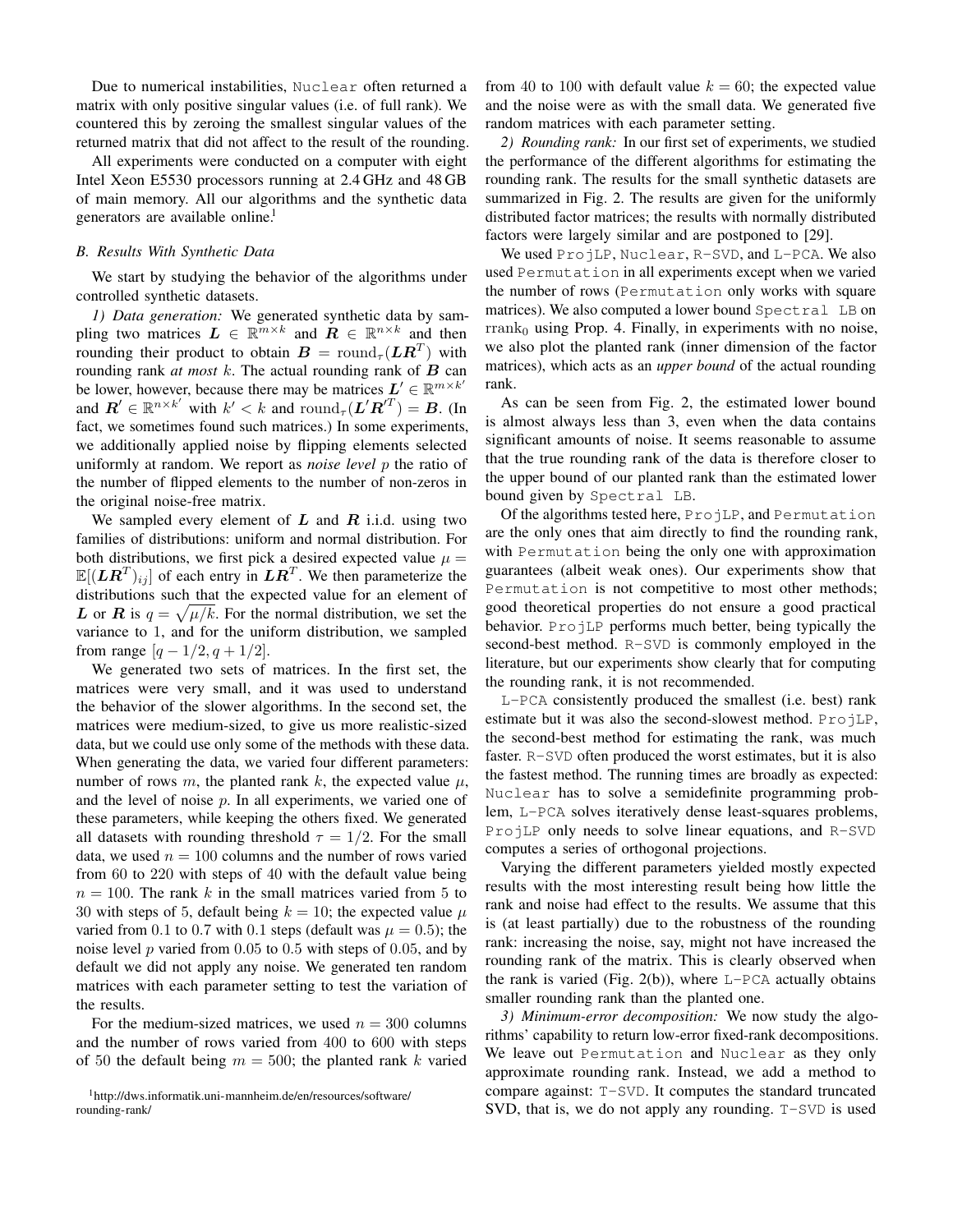

Figure 2. Estimated rounding ranks and running times on small synthetic data varying different parameters. The top row gives estimated rank for uniformly distributed factor matrices and the bottom row shows running times. Permutation can only run on square matrices and was excluded from the "vary  $m$ " experiments. All data points are averages over 10 random matrices and the width of the error bars is twice the standard deviation.

for providing a baseline: in principle, the methods that apply rounding should give better results as they utilize the added information that the final matrix must be binary. At the same time, however, the rounding procedure may emphasize small errors (e.g., incorrectly representing a 1 with 0.49 contributes  $\approx 0.26$  to the sum of squares; after rounding, the contribution is 1). We also tested the Asso [27] algorithm for Boolean matrix factorization (BMF). Like any BMF algorithm, Asso returns a rounding rank decomposition restricted to binary factor matrices. The performance of Asso's approximations was so much worse than the performance of the other methods that we decided to omit it from the results.

To compare the algorithms, we use the relative reconstruction error, that is, the squared Frobenius norm of the distance between the data and its representation relative to the squared norm of the data. For all method except T-SVD, the relative reconstruction error agrees with the absolute number of errors divided by the number of non-zeros in the data.

The results for these experiments are presented in Fig. 3. We only report the reconstruction with uniformly distributed factors: the running times were as with the above experiments, and the results with normally distributed factors were generally similar to the reported ones. The other results are in [29]. As in the above experiments, L-PCA is the best method, and the slowest as well, taking sometimes an order of magnitude longer than ProjLP. The best all-rounder here, though, is the R-SVD method: it provided reasonable results and was by far the fastest method.

#### *C. Results with Real-World Data*

We now turn our attention to real-world datasets. For these experiments we used only ProjLP, L-PCA, and R-SVD to estimate the rounding rank, and added T-SVD and Asso for the minimum-error decompositions.

Datasets. The basic properties of the datasets are listed in Tab. I. The ABSTRACTS data set<sup>2</sup> is a collection of project abstracts that were submitted to the National Science Foundation of the USA in applications for funding. The data is documents-by-terms matrix giving the appearance of terms in documents. The DBLP data<sup>3</sup> is an authors-by-conferences matrix containing information who published where. The PALEO data set $4$  contains information about the locations at which fossils of certain species were found. It was fetched by [18] and preprocessed according to [19]. The DIALECT data [11], [12] contains information about which linguistic features appear in the dialect spoken in various parts of Finland. The APJ dataset is a binary matrix containing access control rules from Hewlett-Packard [13].

Rounding rank. First we computed the upper bounds for the rounding ranks with the different methods. The results and running times are shown in Tab. I. As with the synthetic experiments, L-PCA is again giving the best results, followed by ProjLP and R-SVD, the latter of which returns often significantly worse results than the other two. In the running times the order is reversed, L-PCA taking orders of magnitude longer than ProjLP, which is still slower than R-SVD.

Note that the estimated rounding ranks in Tab. I are significantly less than the respective normal or Boolean ranks. For example, for the APJ data, the normal rank is 455, the Boolean rank is  $453$ , but L-PCA shows that the rounding rank is at most 9. Similarly, the normal and Boolean ranks for DBLP

<sup>2</sup>http://kdd.ics.uci.edu/databases/nsfabs/nsfawards.html

<sup>3</sup>http://dblp.uni-trier.de/db/

<sup>4</sup>http://www.helsinki.fi/science/now/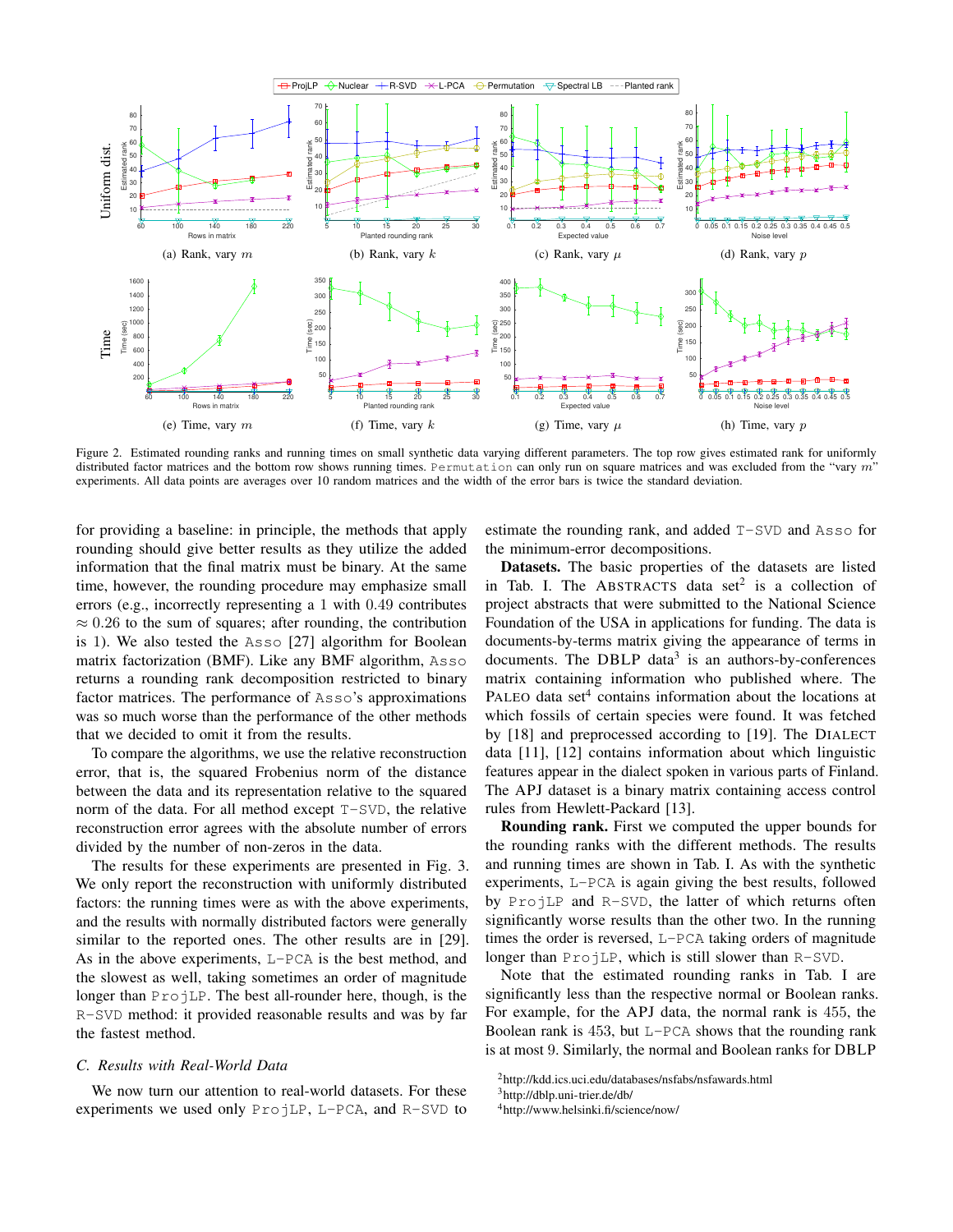

Figure 3. Relative reconstruction errors on medium-sized synthetic data with uniformly distributed factors. The results of Asso are omitted as they were significantly worse than the other results. All data points are averages over 10 random matrices and the width of the error bars is twice the standard deviation.

Table I UPPER BOUNDS FOR ROUNDING RANK WITH  $\tau=0.5$  FOR THE REAL-WORLD DATA. KNOWN BOOLEAN RANKS FROM [7]. L-PCA DID NOT FINISH ON THE ABSTRACTS DATA IN REASONABLE TIME.

|                 |        | Dataset properties |      |     | Upper bounds on rrank |             |       |  |  |  |
|-----------------|--------|--------------------|------|-----|-----------------------|-------------|-------|--|--|--|
| <b>Dataset</b>  | $_{m}$ |                    |      |     | n rank brank ProjLP   | L-PCA R-SVD |       |  |  |  |
| ABSTRACTS 12841 |        | 4894               | 4893 |     | 449                   |             | 4421  |  |  |  |
|                 |        |                    |      |     | (437h)                |             | (9h)  |  |  |  |
| APJ             | 2044   | 1164               | 455  | 453 | 29                    | 9           | 443   |  |  |  |
|                 |        |                    |      |     | (151s)                | (109min)    | (35s) |  |  |  |
| DBLP            | 19     | 6980               | 19   | 19  | 12                    | 11          | 19    |  |  |  |
|                 |        |                    |      |     | (46s)                 | (77min)     | (2s)  |  |  |  |
| <b>DIALECT</b>  | 1334   | 506                | 506  |     | 91                    | 78          | 445   |  |  |  |
|                 |        |                    |      |     | (527s)                | (54h)       | (17s) |  |  |  |
| PALEO           | 124    | 139                | 123  |     | 26                    | 13          | 68    |  |  |  |
|                 |        |                    |      |     | (10s)                 | (271s)      | (Is)  |  |  |  |

are 19, while the rounding rank is no more than 11. In most cases, the rounding rank is about an order of magnitude smaller than the real rank. This shows that the expressive power of the methods significantly increases by applying the rounding.

Minimum-error decompositions. The relative reconstruction errors for the real-world datasets together with running times are presented in Tab. II. Again, L-PCA is often—but not always—the best method, especially with higher ranks. Again, the running time was high though. An exception to this is the ABSTRACTS data, where  $L-PCA$  is in fact faster than  $ProjLP$ (although it is still extremely slow). Again,  $ProofLP$  is often the second-best, and more consistently so with higher ranks.

#### *D. Nestedness*

Here we studied the possibility to use the non-negative rounding rank-1 decomposition to solve the BMNA problem. For these purposes, we generated nested matrices, perturbed them with noise, and tried to find the closest nested matrix using MT, NNRR1, their combination MT+NNR1, and R-SVD. All nested matrices were 200-by-300 and we varied the density of the data (from 0.1 to 0.7 with steps of 0.1) and the noise level (from 0.05 to 0.5 with steps of 0.05). A default density of  $\mu = 0.5$  was used when the noise was varied, and noise level  $p = 0.15$  was used when the density was varied.

Our results are shown in Fig. 4. MT and NNRR1 produced similar results, with MT being slightly better. The combined MT+NNR1 is no better than MT, and R-SVD is significantly worse. In the running times, though, we see that MT takes much more time than the other approaches.

#### VI. CONCLUSIONS

Rounding rank is a natural way to characterize the commonlyapplied rounding procedure. Rounding rank has some significant differences to real rank: for example, restricting the factor matrices to be non-negative has almost no consequences to rounding rank. Rounding rank provides a robust definition of an intrinsic dimension of a data, and as we saw in the experiments, real-world data sets can have surprisingly small rounding ranks. At the same time, rounding rank-related problems appear naturally in various different fields of data analysis; for example, the connection to nested matrices is somewhat surprising, and allowed us to develop new algorithms for the BMNA problem.

Unfortunately, computing the rounding rank, and the related minimum-error decomposition, is computationally very hard. We have studied a number of algorithms—based on common algorithm design paradigms in data mining—in order to understand how well they behave in our problems. None of the tested algorithms emerges as a clear winner, though.

The most obvious future research direction is to find better algorithms that aim directly for good rounding rank decompositions and scale to larger data sizes. Another question is if the factors obtained by a rounding rank decomposition reveal *interpretable* insights into the data. The connections of rounding rank to other problems also propose natural follow-up questions. For example, communities in graphs are often nested (sub-)matrices [26]. Could rounding rank decompositions be used to find non-clique-like communities?

#### **REFERENCES**

- [1] D. Achlioptas. Database-friendly random projections: Johnson–Lindenstrauss with binary coins. *J. Comput. System Sci.*, 66(4):671–687, 2003.
- [2] N. Alon, P. Frankl, and V. Rodl. Geometrical realization of set systems and probabilistic communication complexity. In *FOCS*, pages 277–280, 1985.
- [3] N. Alon, D. Haussler, and E. Welzl. Partitioning and geometric embedding of range spaces of finite Vapnik–Chervonenkis dimension. In *SoCG*, pages 331–340, 1987.
- [4] N. Alon, S. Moran, and A. Yehudayoff. Sign rank versus VC dimension. In *COLT*, pages 47–80, 2016.
- [5] R. Basri, P. Felzenszwalb, R. Girshick, D. Jacobs, and C. Klivans. Visibility constraints on features of 3D objects. In *CVPR*, pages 1231– 1238, 2009.